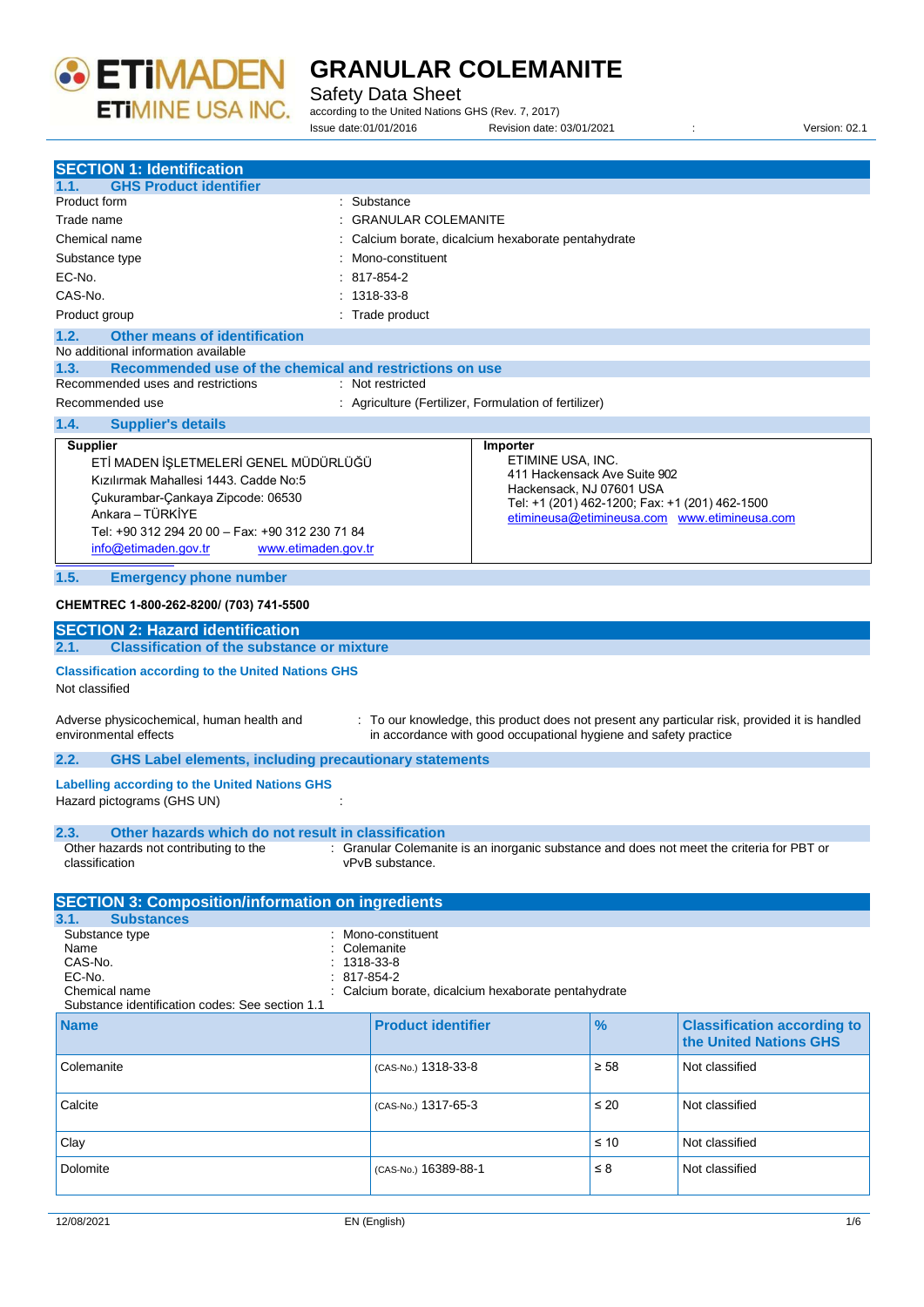

Safety Data Sheet according to the United Nations GHS (Rev. 7, 2017) Issue date:01/01/2016 Revision date: 03/01/2021

#### **3.2. Mixtures** Not applicable

| <b>SECTION 4: First-aid measures</b>                                                              |                                                                                                      |
|---------------------------------------------------------------------------------------------------|------------------------------------------------------------------------------------------------------|
| <b>Description of necessary first-aid measures</b><br>4.1.                                        |                                                                                                      |
| First-aid measures after inhalation                                                               | : Remove person to fresh air and keep comfortable for breathing.                                     |
| First-aid measures after skin contact                                                             | : Wash skin with plenty of water.                                                                    |
| First-aid measures after eye contact                                                              | : Rinse eyes with water as a precaution.                                                             |
| First-aid measures after ingestion                                                                | : Call a poison center or a doctor if you feel unwell.                                               |
|                                                                                                   |                                                                                                      |
| Most important symptoms/effects, acute and delayed<br>4.2.<br>No additional information available |                                                                                                      |
| 4.3.                                                                                              | Indication of immediate medical attention and special treatment needed, if necessary                 |
| Treat symptomatically.                                                                            |                                                                                                      |
|                                                                                                   |                                                                                                      |
| <b>SECTION 5: Fire-fighting measures</b>                                                          |                                                                                                      |
| <b>Suitable extinguishing media</b><br>5.1.                                                       |                                                                                                      |
| Suitable extinguishing media                                                                      | : Water spray. Dry powder. Foam.                                                                     |
| Specific hazards arising from the chemical<br>5.2.                                                |                                                                                                      |
| Hazardous decomposition products in case of fire : Toxic fumes may be released.                   |                                                                                                      |
| 5.3.<br><b>Special protective actions for fire-fighters</b>                                       |                                                                                                      |
| Protection during firefighting                                                                    | : Do not attempt to take action without suitable protective equipment. Self-contained breathing      |
|                                                                                                   | apparatus. Complete protective clothing.                                                             |
|                                                                                                   |                                                                                                      |
| <b>SECTION 6: Accidental release measures</b>                                                     |                                                                                                      |
| 6.1.                                                                                              | Personal precautions, protective equipment and emergency procedures                                  |
| 6.1.1.<br>For non-emergency personnel                                                             |                                                                                                      |
| <b>Emergency procedures</b>                                                                       | : Ventilate spillage area.                                                                           |
|                                                                                                   |                                                                                                      |
| 6.1.2.<br>For emergency responders                                                                |                                                                                                      |
| Protective equipment                                                                              | : Do not attempt to take action without suitable protective equipment. For further information       |
|                                                                                                   | refer to section 8: "Exposure controls/personal protection".                                         |
| <b>Environmental precautions</b><br>6.2.                                                          |                                                                                                      |
| Avoid release to the environment.                                                                 |                                                                                                      |
| Methods and materials for containment and cleaning up<br>6.3.                                     |                                                                                                      |
| Methods for cleaning up                                                                           | : Mechanically recover the product.                                                                  |
| Other information                                                                                 | : Dispose of materials or solid residues at an authorized site.                                      |
|                                                                                                   |                                                                                                      |
| <b>SECTION 7: Handling and storage</b>                                                            |                                                                                                      |
| <b>Precautions for safe handling</b><br>7.1.                                                      |                                                                                                      |
| Precautions for safe handling                                                                     | : Ensure good ventilation of the work station. Wear personal protective equipment.                   |
| Hygiene measures                                                                                  | Do not eat, drink or smoke when using this product. Always wash hands after handling the<br>product. |
| 7.2.<br><b>Conditions for safe storage, including any incompatibilities</b>                       |                                                                                                      |
| Storage conditions                                                                                | : Store in a well-ventilated place. Keep cool.                                                       |
|                                                                                                   |                                                                                                      |
| <b>SECTION 8: Exposure controls/personal protection</b>                                           |                                                                                                      |
| <b>Control parameters</b><br>8.1.                                                                 |                                                                                                      |
| No additional information available                                                               |                                                                                                      |
|                                                                                                   |                                                                                                      |
| 8.2.<br><b>Appropriate engineering controls</b><br>Appropriate engineering controls               | : Ensure good ventilation of the work station.                                                       |
| Environmental exposure controls                                                                   | : Avoid release to the environment.                                                                  |
|                                                                                                   |                                                                                                      |
| 8.3.                                                                                              | Individual protection measures, such as personal protective equipment (PPE)                          |
| Hand protection                                                                                   | : Protective gloves                                                                                  |

Eye protection  $\qquad \qquad$ : Safety glasses Skin and body protection : Wear suitable protective clothing

Respiratory protection : In case of insufficient ventilation, wear suitable respiratory equipment

Personal protective equipment symbol(s)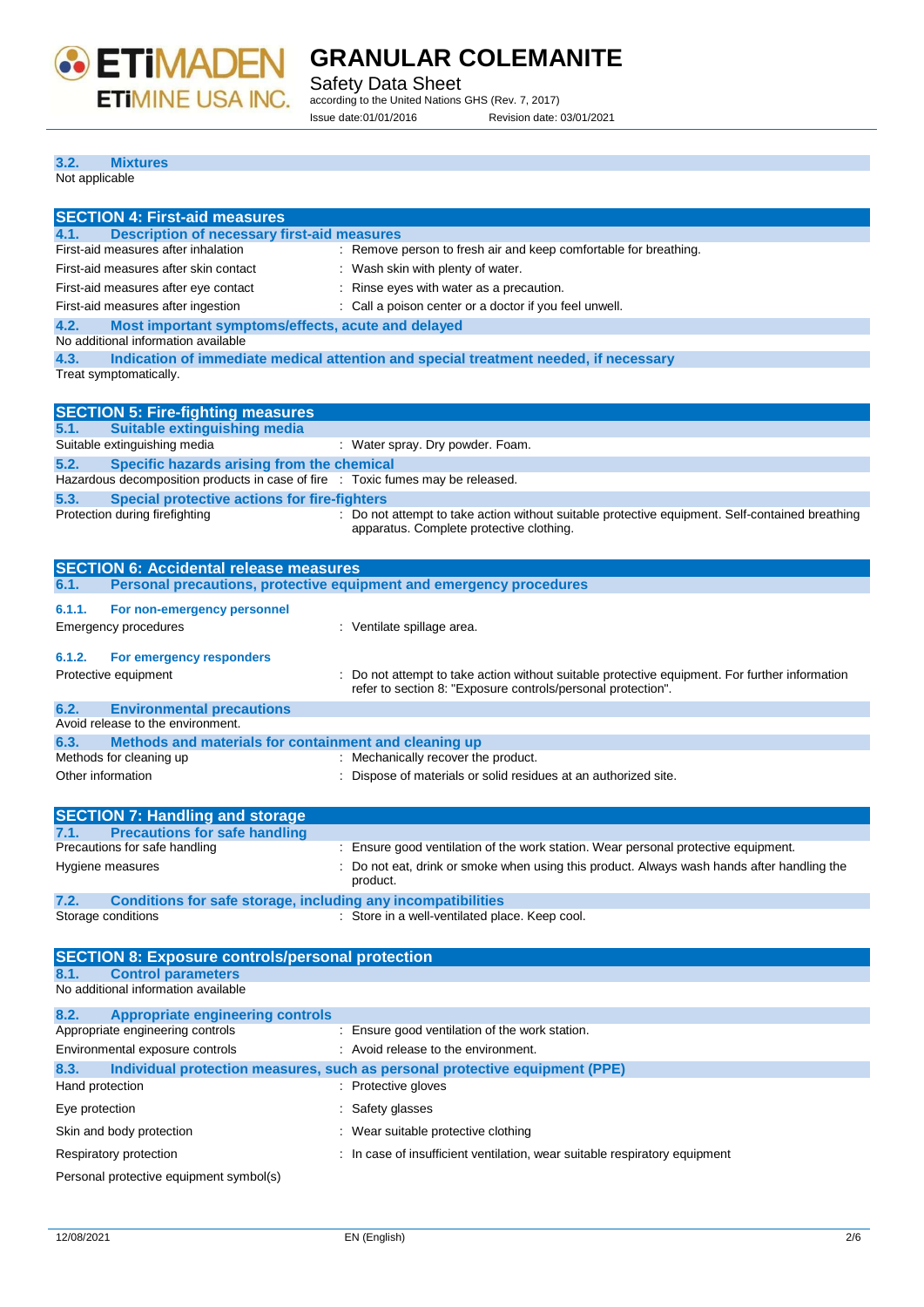

Safety Data Sheet according to the United Nations GHS (Rev. 7, 2017) Issue date:01/01/2016 Revision date: 03/01/2021



**8.4. Exposure limit values for the other components** No additional information available

### **SECTION 9: Physical and chemical properties**

| <b>Basic physical and chemical properties</b><br>9.1. |                                                     |
|-------------------------------------------------------|-----------------------------------------------------|
| Physical state                                        | : Solid                                             |
| Colour                                                | Light grey.                                         |
| Odour                                                 | odourless.                                          |
| Odour threshold                                       | Not available                                       |
| Melting point                                         | Not available                                       |
| Freezing point                                        | Not applicable                                      |
| Boiling point                                         | Not available                                       |
| Flammability (solid, gas)                             | Non flammable.                                      |
| <b>Explosive limits</b>                               | Not applicable                                      |
| Lower explosive limit (LEL)                           | Not applicable                                      |
| Upper explosive limit (UEL)                           | Not applicable                                      |
| Flash point                                           | Non flammable                                       |
| Auto-ignition temperature                             | Non flammable                                       |
| Decomposition temperature                             | When heated above 105 C it looses its hydrate water |
| рH                                                    | Not available                                       |
| pH solution                                           | Not available                                       |
| Viscosity, kinematic (calculated value) (40 °C)       | Not applicable                                      |
| Partition coefficient n-octanol/water (Log Kow)       | Not available                                       |
| Vapour pressure                                       | Not available                                       |
| Vapour pressure at 50 °C                              | Not available                                       |
| Density                                               | Not available                                       |
| Relative density                                      | Not available                                       |
| Relative vapour density at 20 °C                      | Not applicable                                      |
| Solubility                                            | Water: Low solubility                               |
| Particle size                                         | $2-4$ mm                                            |
| Particle size distribution                            | Not available                                       |
| Particle shape                                        | Not available                                       |
| Particle aspect ratio                                 | Not available                                       |
| Particle specific surface area                        | Not available                                       |
|                                                       |                                                     |

**9.2. Data relevant with regard to physical hazard classes (supplemental)** No additional information available

|                                                                         | <b>SECTION 10: Stability and reactivity</b>                                        |  |
|-------------------------------------------------------------------------|------------------------------------------------------------------------------------|--|
| 10.1.                                                                   | <b>Reactivity</b>                                                                  |  |
|                                                                         | The product is non-reactive under normal conditions of use, storage and transport. |  |
| 10.2.                                                                   | <b>Chemical stability</b>                                                          |  |
|                                                                         | Stable under normal conditions.                                                    |  |
| 10.3.                                                                   | <b>Possibility of hazardous reactions</b>                                          |  |
|                                                                         | No dangerous reactions known under normal conditions of use.                       |  |
| 10.4.                                                                   | <b>Conditions to avoid</b>                                                         |  |
| None under recommended storage and handling conditions (see section 7). |                                                                                    |  |
| 10.5.                                                                   | <b>Incompatible materials</b>                                                      |  |
|                                                                         | No additional information available                                                |  |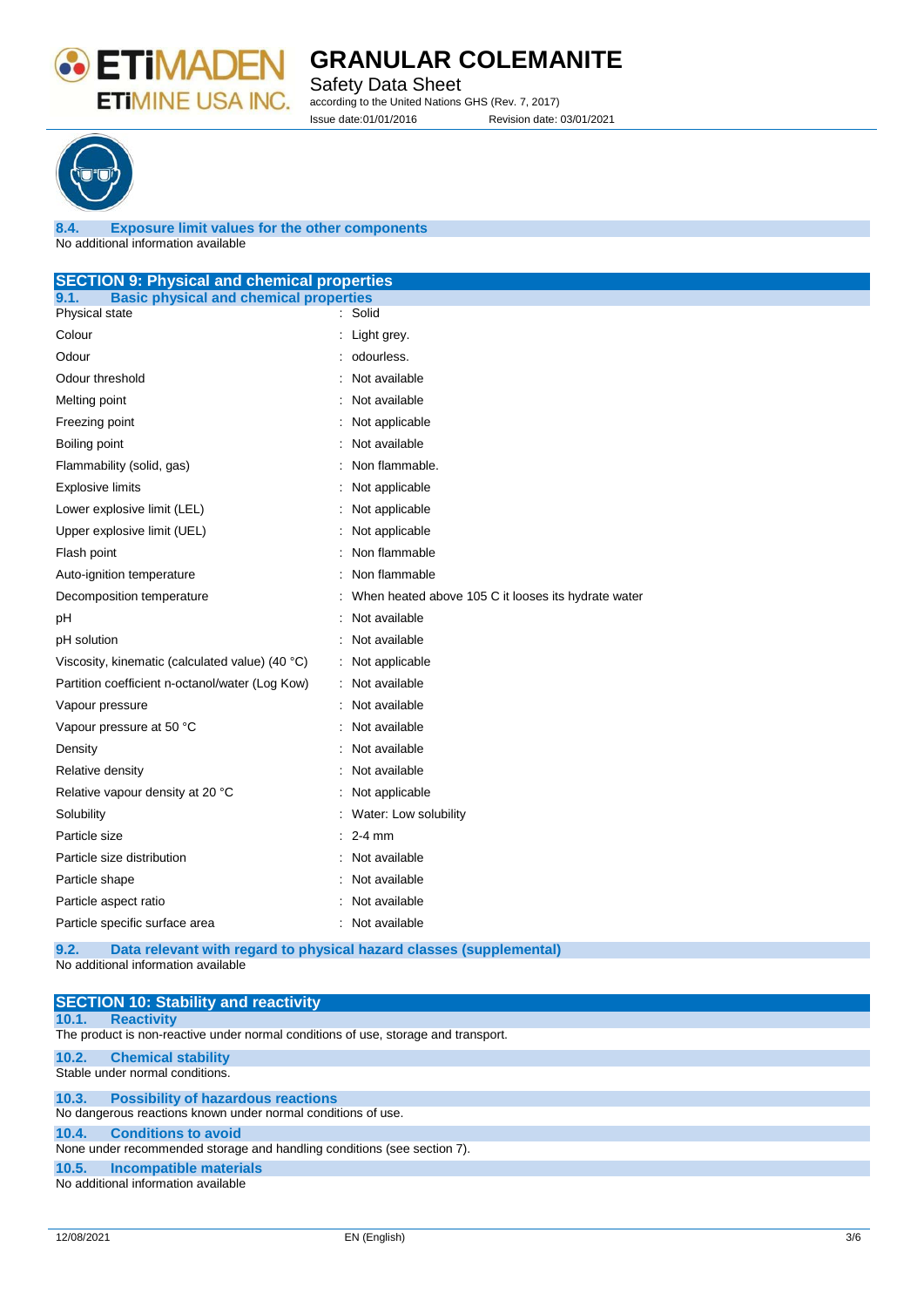

Safety Data Sheet

according to the United Nations GHS (Rev. 7, 2017) Issue date:01/01/2016 Revision date: 03/01/2021

#### **10.6. Hazardous decomposition products**

Under normal conditions of storage and use, hazardous decomposition products should not be produced.

| <b>SECTION 11: Toxicological information</b>         |                  |
|------------------------------------------------------|------------------|
| <b>Information on toxicological effects</b><br>11.1. |                  |
| Acute toxicity (oral)                                | : Not classified |
| Acute toxicity (dermal)                              | : Not classified |
| Acute toxicity (inhalation)                          | : Not classified |
|                                                      |                  |
| Skin corrosion/irritation                            | : Not classified |
| Serious eye damage/irritation                        | : Not classified |
| Respiratory or skin sensitisation                    | : Not classified |
| Germ cell mutagenicity                               | : Not classified |
| Carcinogenicity                                      | : Not classified |
| Reproductive toxicity                                | : Not classified |
| STOT-single exposure                                 | : Not classified |
| STOT-repeated exposure                               | : Not classified |
| Aspiration hazard                                    | : Not classified |
| <b>GRANULAR COLEMANITE (1318-33-8)</b>               |                  |
| Viscosity, kinematic                                 | Not applicable   |

| <b>SECTION 12: Ecological information</b>                                     |                                                                                                                          |
|-------------------------------------------------------------------------------|--------------------------------------------------------------------------------------------------------------------------|
| 12.1.<br><b>Toxicity</b>                                                      |                                                                                                                          |
| Ecology - general                                                             | The product is not considered harmful to aquatic organisms nor to cause long-term adverse<br>effects in the environment. |
| Hazardous to the aquatic environment, short-term : Not classified<br>(acute)  |                                                                                                                          |
| Hazardous to the aquatic environment, long-term : Not classified<br>(chronic) |                                                                                                                          |

| 12.2.<br><b>Persistence and degradability</b> |                                                                                                                                       |
|-----------------------------------------------|---------------------------------------------------------------------------------------------------------------------------------------|
| <b>GRANULAR COLEMANITE (1318-33-8)</b>        |                                                                                                                                       |
| Persistence and degradability                 | Boron is naturally occurring and ubiquitous in the environment.                                                                       |
| <b>Bioaccumulative potential</b><br>12.3.     |                                                                                                                                       |
| <b>GRANULAR COLEMANITE (1318-33-8)</b>        |                                                                                                                                       |
| Bioaccumulative potential                     | Boron is a naturally occurring element. Boron does not accumulate up the food chain. It is not<br>expected to bioconcentrate in fish. |
| 12.4.<br><b>Mobility in soil</b>              |                                                                                                                                       |
| <b>GRANULAR COLEMANITE (1318-33-8)</b>        |                                                                                                                                       |
| Mobility in soil                              | Colemanite is moderately soluble in water and will leach through the soil at very slow rate.                                          |
| 12.5.<br><b>Other adverse effects</b>         |                                                                                                                                       |
| Ozone                                         | : Not classified                                                                                                                      |
| Other adverse effects                         | : No additional information available                                                                                                 |

| <b>SECTION 13: Disposal considerations</b> |                                                                                               |
|--------------------------------------------|-----------------------------------------------------------------------------------------------|
| 13.1.<br><b>Disposal methods</b>           |                                                                                               |
| Waste treatment methods                    | : Dispose of contents/container in accordance with licensed collector's sorting instructions. |

| <b>SECTION 14: Transport information</b> |              |              |
|------------------------------------------|--------------|--------------|
| In accordance with IMDG / IATA / UN RTDG |              |              |
| 12/08/2021                               | EN (English) | $4/\epsilon$ |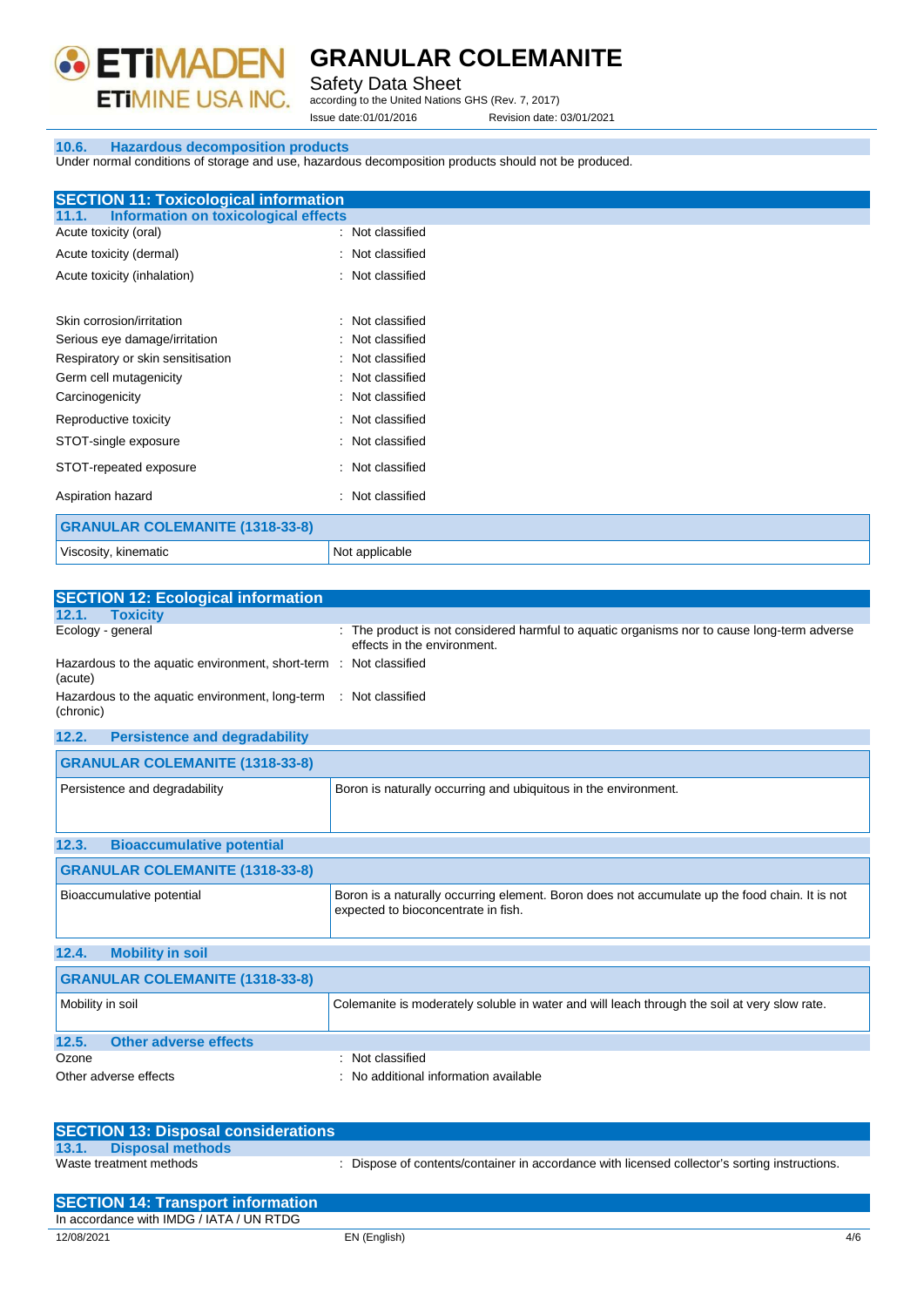

Safety Data Sheet

according to the United Nations GHS (Rev. 7, 2017)

Issue date:01/01/2016 Revision date: 03/01/2021

**UN RTDG IMDG IATA 14.1. UN number** Not regulated for transport **14.2. UN Proper Shipping Name** Not applicable  $\vert$  Not applicable  $\vert$  Not applicable  $\vert$  Not applicable **14.3. Transport hazard class(es)** Not applicable Not applicable Not applicable Not applicable Not applicable Not applicable Not applicable Not applicable Not applicable Not applicable **14.4. Packing group** Not applicable **Not applicable** Not applicable **Not applicable** Not applicable **14.5. Environmental hazards** Dangerous for the environment : No Dangerous for the environment : No Marine pollutant : No Dangerous for the environment : No No supplementary information available **14.6. Special precautions for user - UN RTDG** No data available **- IMDG** No data available **- IATA** No data available **14.7. Transport in bulk according to IMO instruments** Not applicable

| <b>SECTION 15: Regulatory information</b> |                                                                                                                                                                                                                                                                                                                                                                                                                                                                                                                                           |
|-------------------------------------------|-------------------------------------------------------------------------------------------------------------------------------------------------------------------------------------------------------------------------------------------------------------------------------------------------------------------------------------------------------------------------------------------------------------------------------------------------------------------------------------------------------------------------------------------|
| 15.1.                                     | Safety, health and environmental requiations specific for the product in question                                                                                                                                                                                                                                                                                                                                                                                                                                                         |
| Regulatory reference                      | : Listed on IECSC (Inventory of Existing Chemical Substances Produced or Imported in China)<br>Listed on KECL/KECI (Korean Existing Chemicals Inventory)<br>Listed on NZIoC (New Zealand Inventory of Chemicals)<br>Listed on the AICS (Australian Inventory of Chemical Substances)<br>Listed on the Canadian NDSL (Non-Domestic Substances List)<br>Listed on the EEC inventory EINECS (European Inventory of Existing Commercial Chemical<br>Substances)<br>Listed on the United States TSCA (Toxic Substances Control Act) inventory. |

| <b>SECTION 16: Other information</b> |                              |          |                                                                                                                                                                                           |
|--------------------------------------|------------------------------|----------|-------------------------------------------------------------------------------------------------------------------------------------------------------------------------------------------|
| Issue date<br><b>Revision date</b>   | : 01/01/2016<br>: 03/01/2021 |          |                                                                                                                                                                                           |
| <b>Section</b>                       | <b>Changed item</b>          | Change   | <b>Comments</b>                                                                                                                                                                           |
|                                      |                              | Modified | This SDS has been compiled in accordance<br>with UN-GHS (Rev.6) (2015) for the first<br>time. (January, 2016; Rev. No: 00)                                                                |
|                                      |                              | Added    | This SDS was updated in line with<br>"Standardization and Simplification of Bag<br>Printings".<br>CAS registry system to include CAS number<br>of 1318-33-8. (January, 2018; Rev. No: 01) |
|                                      |                              | Added    | This SDS was updated to include 'Fertilizer<br>and Formulation of Fertilizer' uses under<br>Section 1.2. (February, 2019; Rev. No: 01.1)                                                  |